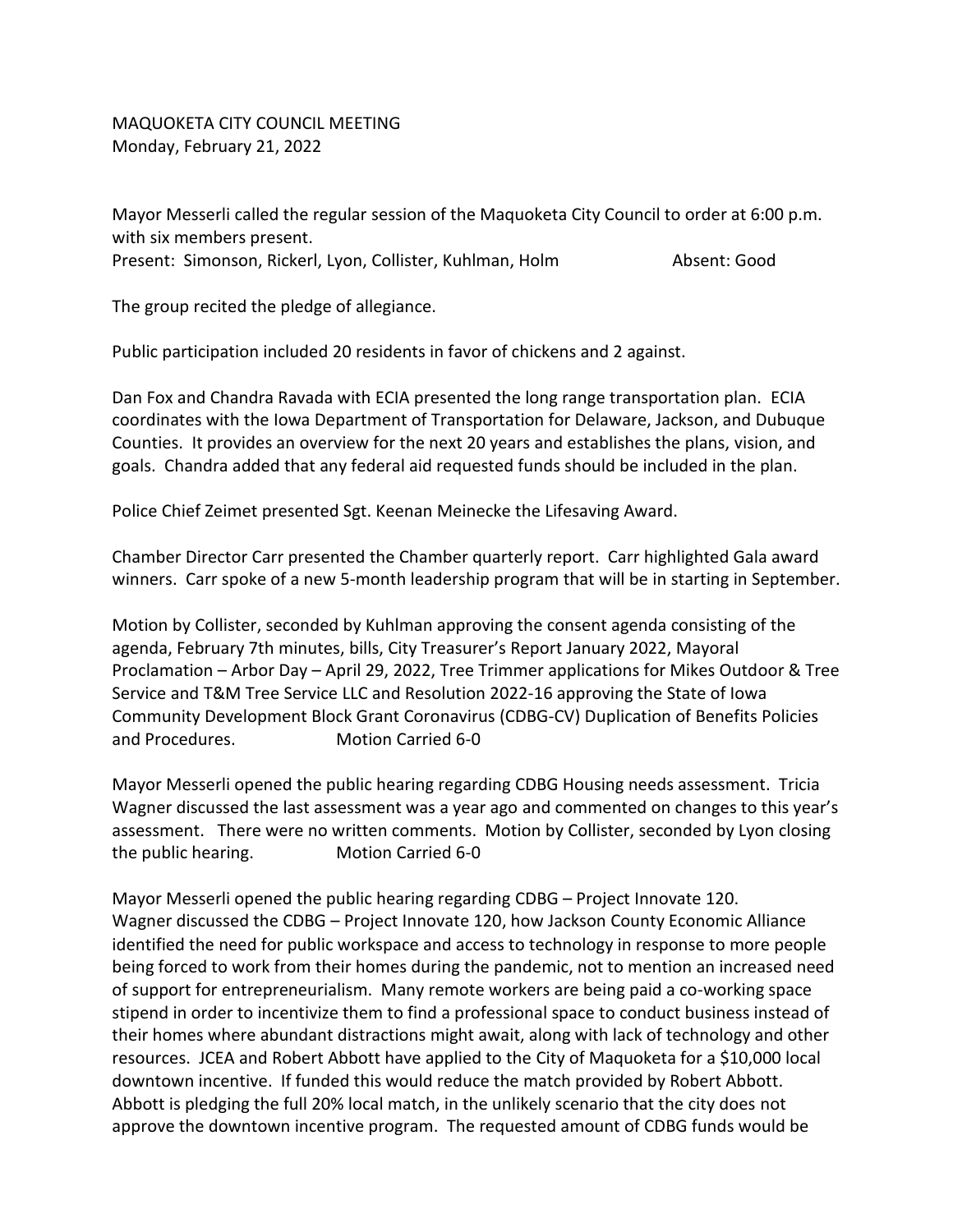\$300,00-\$500,000 depending on project activities approved by IEDA. The space will be open to the public, and anyone may use the space for privacy while working, for meetings, WI-FI etc. This location is central to the business district and has a unique presence at 120 Main Street, with available parking and accessible entrances, this location is able to serve a range of audiences. Roberts intends to offer a pricing model that includes low-cost or free access to ensure residents of all income levels have access to the services offered. There will be no displaced people to assist. The renovation of the old bank will offer private offices as well as conference rooms of varying sizes, including a large room that will have added glass partitions to open the larger lobby area and allow for even larger meetings/presentations while social distancing. The building will offer WIFI as well as video display and presentation technology, remote video conferencing and audio hardware. There were no written comments. Motion by Collister, seconded by Lyon closing the public hearing. Motion Carried 6-0

Motion by Lyon, seconded by Holm to approve Resolution No. 2022-17, entitled, "Community Development Block Grant Housing Needs Assessment for the City of Maquoketa." Motion Carried 6-0

Motion by Collister, seconded by Lyon to approve the Resolution No. 2022-18, entitled, "Community Development Block Grant Coronavirus Funding for the City of Maquoketa for the benefit of Project Innovate 120. Motion Carried 6-0

Motion by Collister, seconded by Lyon approving the second reading of Ordinance No. 1189, entitled, "an ordinance adding Chapter 3 to Title 4 the code of ordinances of the City of Maquoketa regarding backyard chickens." Ayes: Lyon, Collister, Kuhlman, Holm Nayes: Simonson, Rickerl Motion carried: 4-2

Motion by Collister, seconded by Kuhlman approving the second reading of Ordinance No. 1190, entitled, "An ordinance adding Chapter 4 to Title 4 the code of ordinances of the City of Maquoketa regarding beekeeping." Ayes: Rickerl, Lyon, Collister, Kuhlman, Holm Nayes: Simonson Motion Carried: 5-1

Motion by Collister, seconded by Kuhlman approving the second reading of Ordinance No. 1191, entitled, "An ordinance amending Title 3 Community Protection Chapter 3 Traffic Code Subchapter 3G stop and yield intersections section 1 stop intersections of the City Code of Ordinances." Motion Carried: 6-0

Motion by Holm, seconded by Rickerl approving the payment to Utility Equipment Co. in the amount of \$145,200 for 600 Endpoint Meters. Motion Carried 6-0

Motion by Lyon, seconded by Holm approving the payment to Sheets General Construction in the amount of \$10,000 for the MAE Upper Story Apartments. Motion Carried 6-0

City Manager Boldt commented he toured the apartments, and they are beautiful.